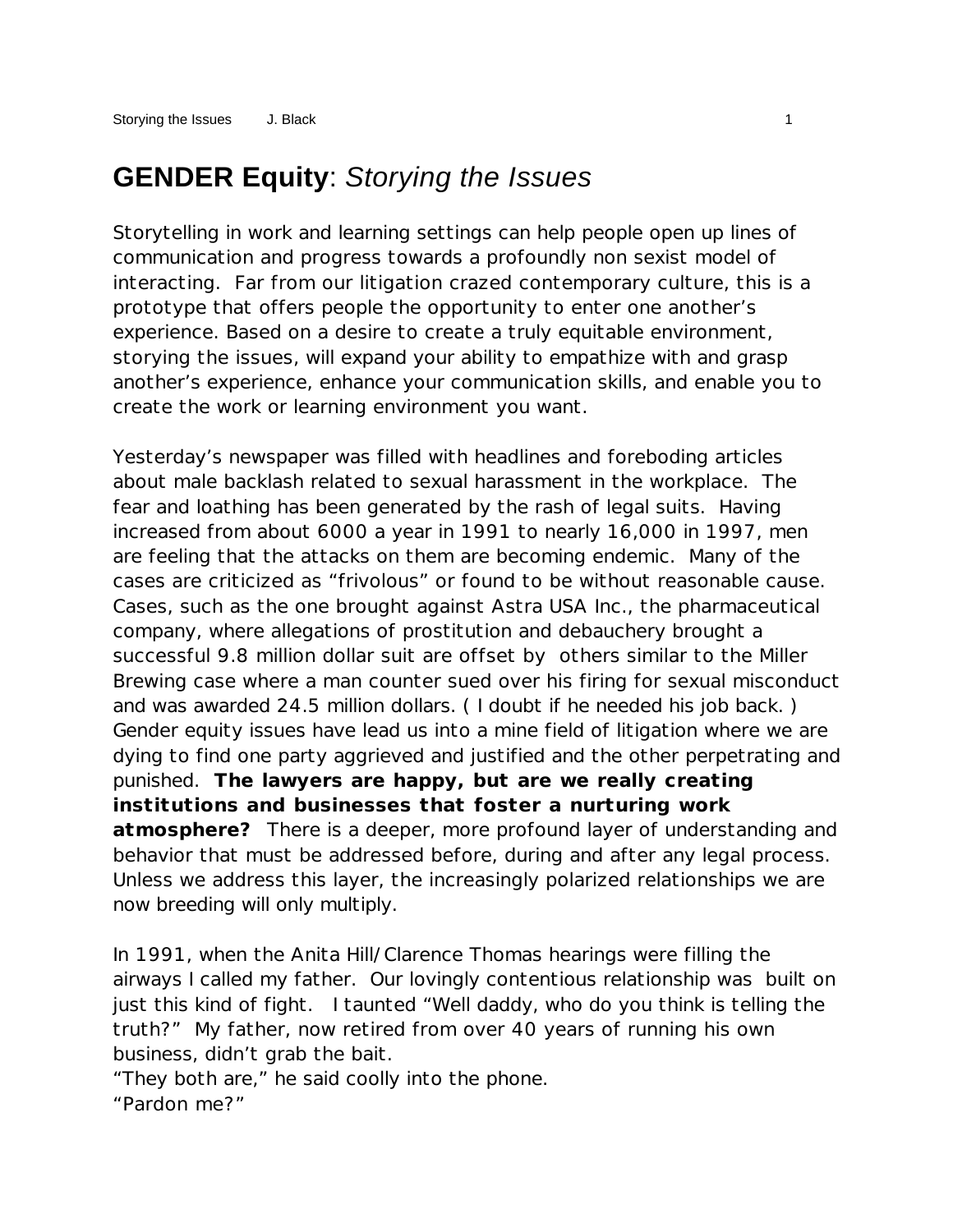"Honey, just listen to them. Watch them. They're both talking right out of their kishkies(guts)."

The next day I watched carefully. He was absolutely right. From their personal vantage points, their life experiences, their expectations, their roles, both were telling their stories with absolute sincerity. Unfortunately, the government panel hearing them was not there to resolve conflicts, it was there to determine who was right and who was wrong. **Laws, except in extreme cases, will not solve these issues, stories will**.

In moving from a point of impasse or hostility towards a commonly defined, gender equitable, work or learning environment, *storying the issue*, is one of the best models we have for building a cohesive, commonly defined, trusting work place. There are five primary steps, that when practiced regularly, can deliver enormous benefit.

#### **1. Telling**

Stories are not about facts. They are about truths, personal truths. In many situations, facts go unchanged from one version of the same story to the next, but we know that any two people living through the same literal facts will experience them differently. Go ahead, ask your siblings if you weathered the same childhood! Telling stories is a way of inviting someone, unthreatened, into your world to share your perceptions, hopes and fears. **If the only stories we ever tell and hear are our own, then they will be the only reality, the only sensibility, the only truth, we ever function out of.** 

Thomas and Hill each told their own stories. Clarence Thomas, a man in literal and physical control of his world, can 'joke' easily with an office subordinate. His relationship to his world is not threatened, and he honestly doesn't understand how a simple reference to some sexual content in a TV show, could intimidate anyone else. Anita Hill, working to establish herself in a male dominated field, feels judged and subjugated, by her boss. Any comments not directly related to the work at hand, but especially ones with sexual content, leave her feeling vulnerable and uneasy. Shouldn't her boss realize this? Rather than having to defend their perceptions as the 'correct version' of what occurred, they would in this first stage freely and regularly *story their issues*. During this process participants are offered a finite amount of time to share their story about a specific incident or subject. The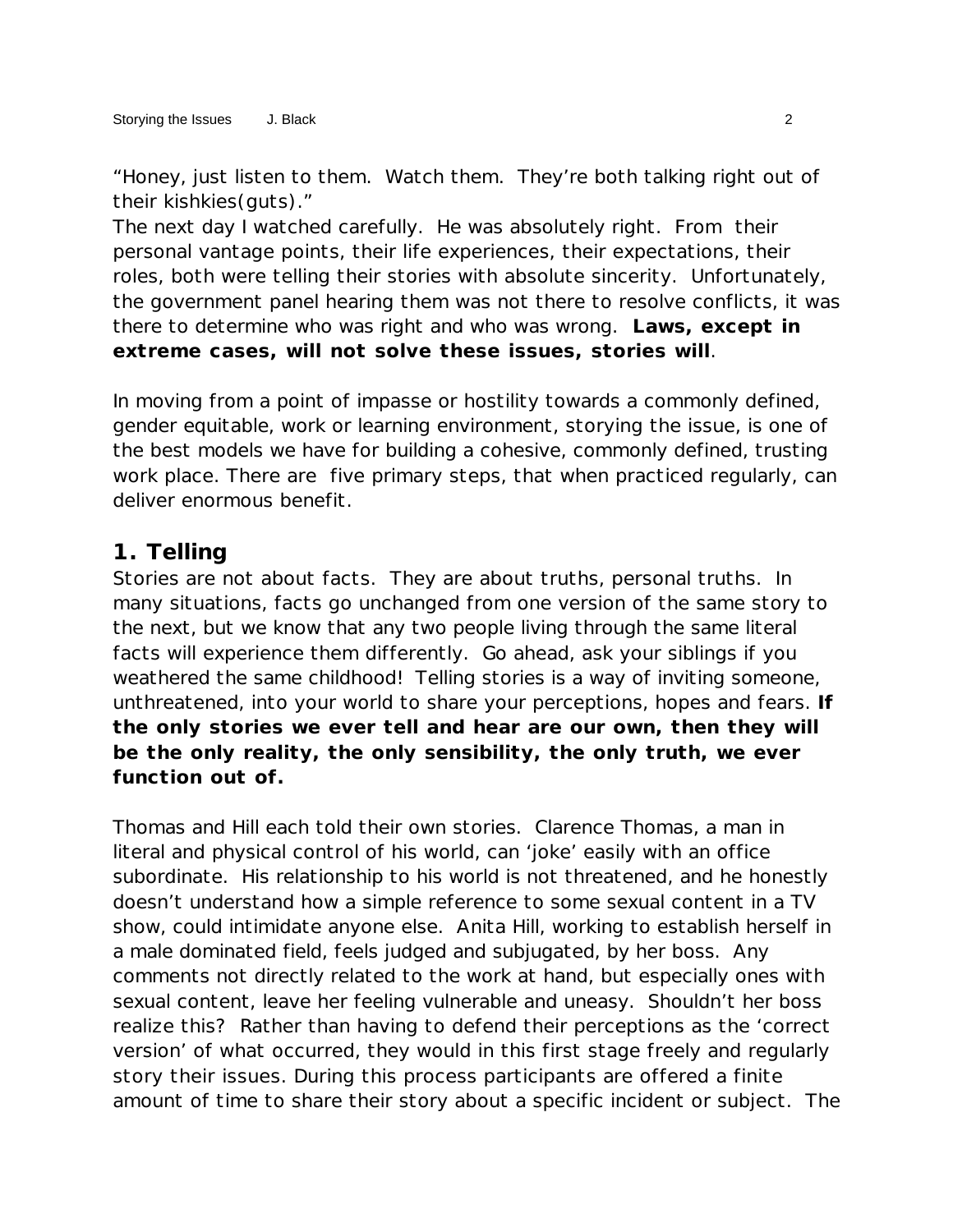sessions are ritualized, so that they occur on a regular basis and conform to a set guideline. Most important among these is that each person be allowed to tell their story (within the time allotted), without interruption or debate. Their story is their personal truth. In order that all parties feel safe throughout the process, confidentiality is a constant priority of these sessions.

### **2. Listening:**

Stories allow us to enter into another's experience, unthreatened, and emerge with a new insight or vantage point outside of our own. When the teller begins 'Once upon a time' or 'When I was young' or 'The other day' we find ourselves sitting back, relaxed, willing to enter their world. We are welcomed to travel with the hero or heroine of the story. As they meet challenges, face hardships, discover their foibles, and emerge out the other side with a new knowledge or understanding, we are at their side. Imagine yourself listening to a news report on the radio. The analyst is quoting numerous facts and figures about deforestation, and you are reviewing your shopping list or thinking about your golf stroke. Then the victim of a flash flood begins to recount how her ancestral home was lifted by flood waters and your listening changes. This is the listening that allows us to identify with another's experience and their issues. The listening we embody needs to be open, unthreatened, and non judgmental. These conditions can exist only if we enter the sessions knowing that we will not be judged, confidentiality will be honored, and we are willing to accept one another's stories as their personal truth.

#### 3. **Hearing:**

Now we take the time to retell one another's story. Without personal embellishments or editorializing we simply retell the tales we have just heard. Each story should be retold a number of times by different members of the *storying* group. The benefits of this process are many. In hearing the story you have told to yourself a million times, externalized, you often move from the victim stance to the authoring of your experience. You hear your ideas and images within a broader context. You explode the fear of being 'found out' to discover that your stories are not nearly as idiosyncratic as you might of thought. For the mirror tellers, living through someone elses experience, broadens their vantage point. Often a new empathy or understanding will create a bridge between them and the original teller.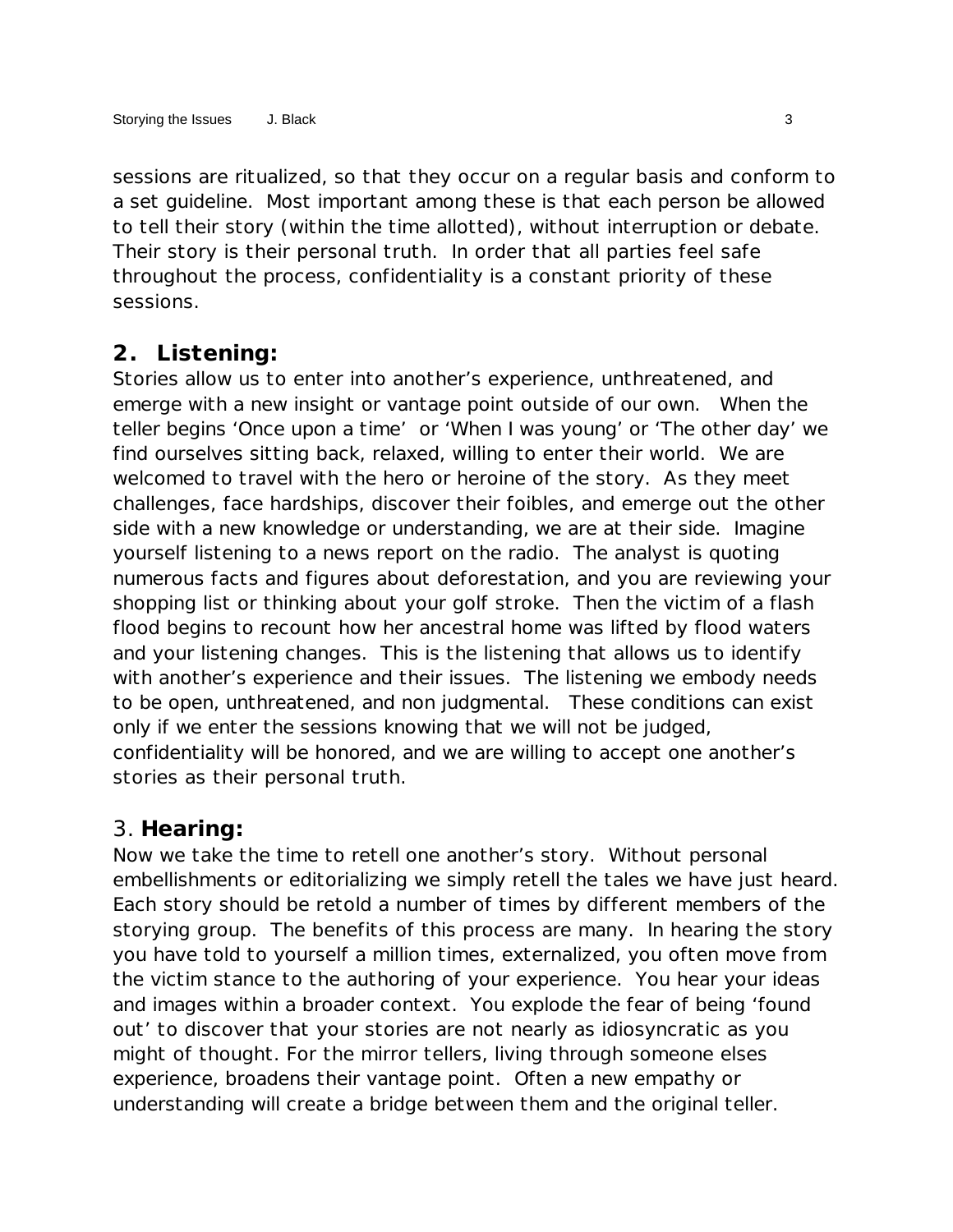Let us suppose that a secretary has just recounted an old story, about her boss:

"Mr. Wothrop always calls me 'his girl' or 'the girl.' I have mentioned my name to him numerous times in the last three years. 'Mr. Wothrop, it's Melanie, your secretarial assistant.' And with a huge laughing guffaw he'll ask 'Ah, what does my girl want?' One time I answered 'Your assistant, Melanie, Ms. Howard to you, wants to let you know that your 3 O'clock is here." He then said "Send her in, Ms Howard, my dear." He always has to have the last word, and that word reminds me that I'm a silly little female."

The story is now retold, as closely to original as possible, three times. Mr. Wothrop is one of the tellers. In turn he shares his story, which is also retold, by, among others, Melanie .

"When Ms Howard interviewed for the job as my secretary I was thrilled. She reminds me of my middle daughter, Kate, who left for college in Seattle a couple years ago. Kate was our little libber and from the time she was 12, she always reminded me that she wasn't my 'little girl', but my 'little woman.' I asked if Louisa May Alcott was her mother and she'd get fighting mad. Oh how my wife and both miss her. Katy kept us all on our toes that same way. Melanie was sent to me as Katie's conscience, I'm sure, and I relate to her more as a daughter than a secretary."

What happens as you hear your story retold is an amazing and powerful thing. In this case, after the second telling (prior to Paul's-her employerstale) Melanie leapt up and said "Dear G-d, I sound like like a little girl, complaining away about my daddy!" For his part, Paul, laughed in recognition and noted that it felt safe to him to treat Melanie like his daughter, but that possibly he needed "a broader repertoire of communication skills." In any case they had a new, open, window to both their own and one anothers experience.

#### **4. Understanding:**

Once you have heard your own tale told it is appropriate to take time and explore where our stories originated. Feelings, our old stories, only tell us about what we have experienced. They are not the best guides for lifting you into new ways of being. Here we take time to understand how and why our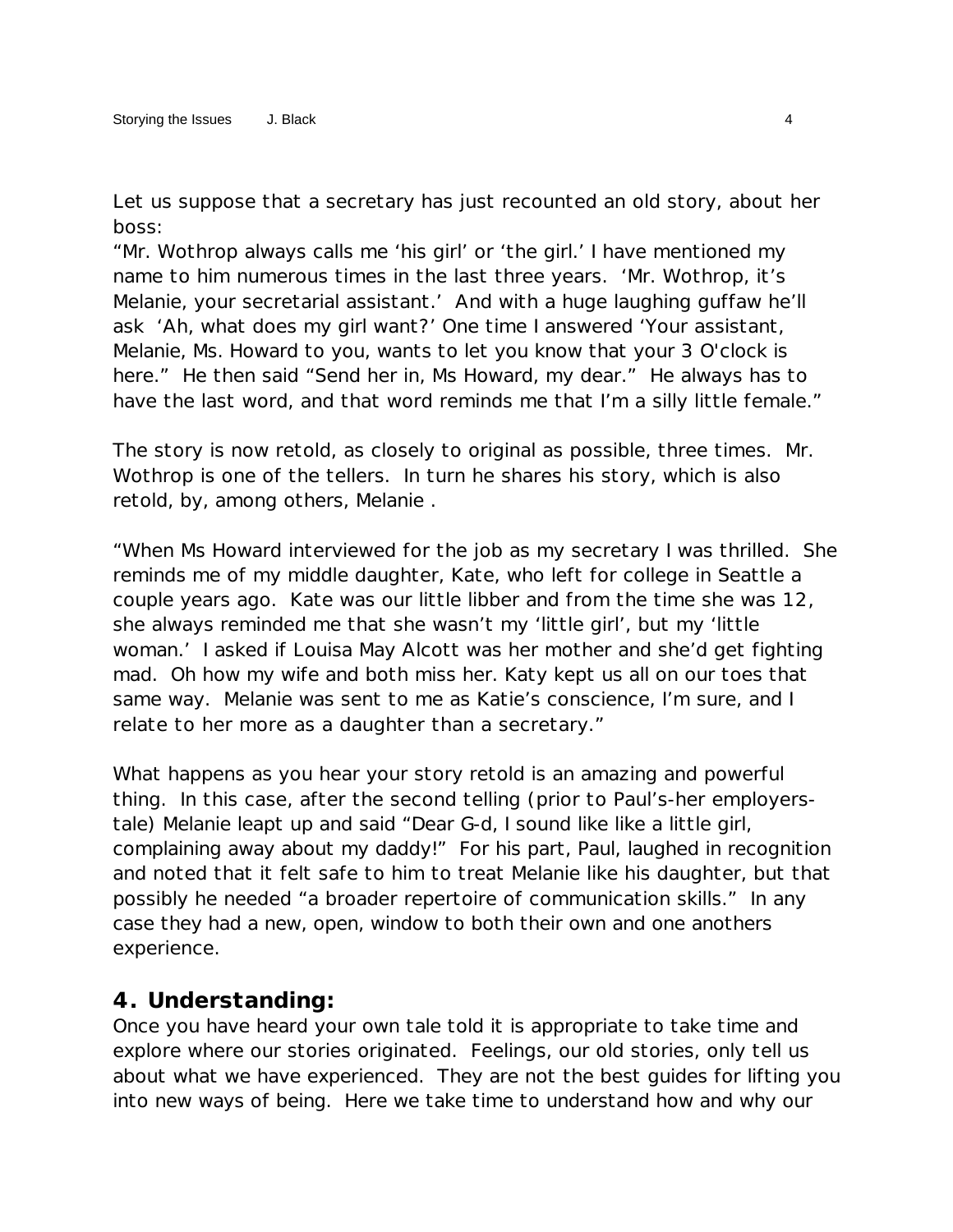old stories were constructed.

We all have very good reasons for viewing our world the way we do. The behaviors and attitudes we have adopted are a result of our experiences.

I hold dear a very old story that it is a man's world and I will never get an even break. This opinion is well grounded in a lifetime of experiences that support this stance. Go ahead, ask me for one of my stories. I'm more than ready to share them. For example, a couple years ago I was one of two guests on a widely listened to radio talk show. Our host that day is considered an enlightened, liberal, intellectual. The other storyteller and myself were there to promote our annual regional festival. Every time a call came in our host swiveled in his chair, looked meaningfully at my tall, male, colleague, and asked "Well, how would you respond to that?" After this happened 6 times in a row, I ventured a quick response to the question before the host could field it to my cohort. When I was done he said "Interesting," and turning to my colleague asked "but Mark, do you have anything to add?" I was never offered this same consideration. This is the type of sexism that drives women wildest. One can prove disproportionate pay for equal work. A lack of promotion when it is highly deserved is reasonably clear to everyone, and a big fat pinch on the butt leaves a mark, but this! I am never taken as seriously or listened to as carefully as my male co workers.

This 'host' like so many men who feel you aren't important enough to be reckoned with, never made eye contact with me. I knew if I'd have to pitch any idea in the gentlest possible way so as not to appear 'pushy.' I could go on ad nausium plus How do you confront such subtle and complete sexism!

As you can see, I am on my horse, off and running.

Let's assume that this is the story I told, and then heard back from my peers in a *Storying* session. If I still want to define my experience by it then I must ask the question, what do I get by believing my version of this story? That's easy.

-It validates me as an authentic victim.

-I can feel self righteous and wronged.

-I have the culture to blame for my career failures.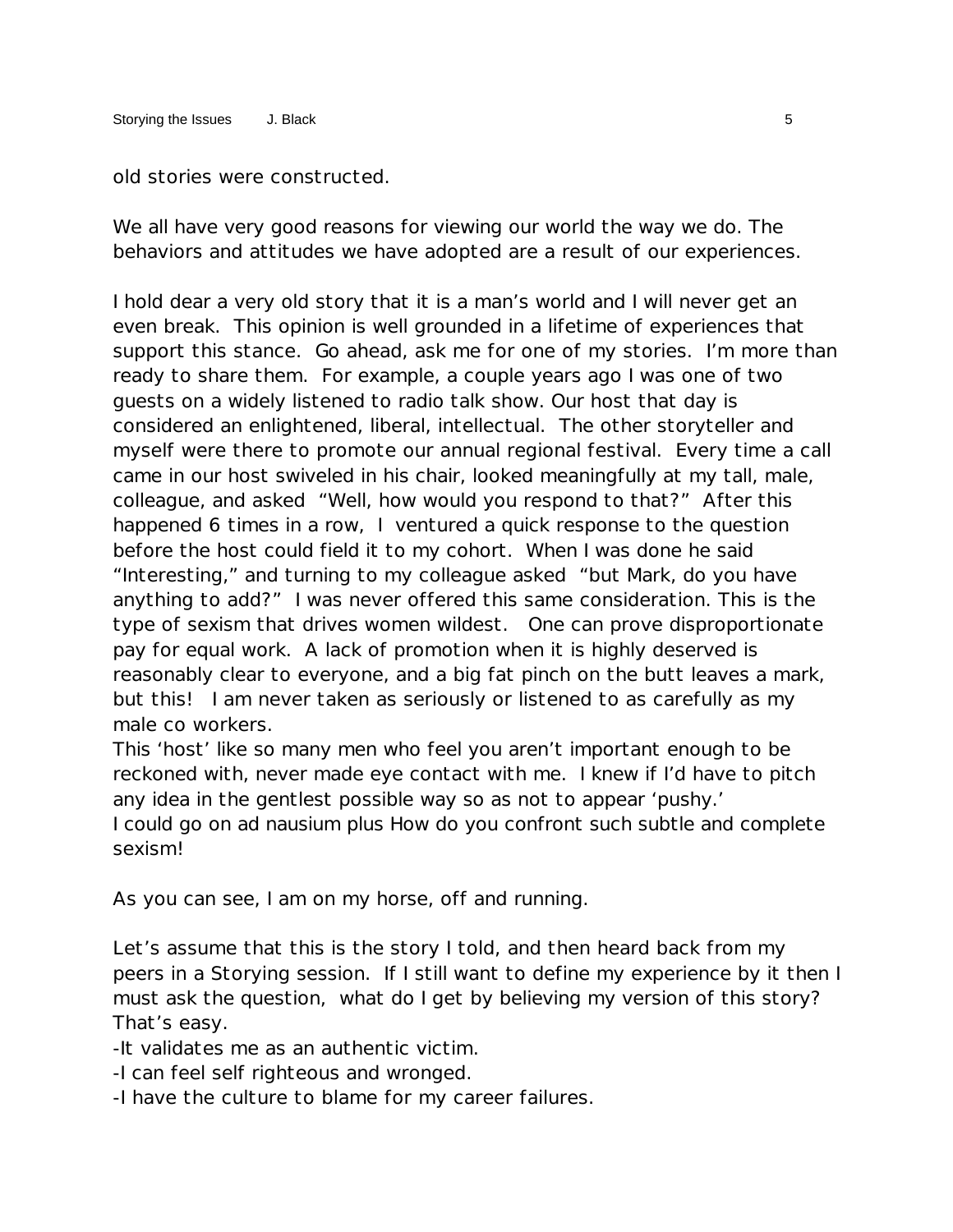-I have the culture to blame for my social failures.

-I have a wonderfully nasty story to tell about a well known personage.

-I can unite women around the we/they dichotomy.

These are great reasons to keep this story in my self descriptive repertoire. But, by doing so what have I lost? This list takes a little more thinking and a lot of honesty, but there is a benefit and cost to every stance we take. What are my costs?

-By being in the victim role, I see myself as damaged.

-I cannot be an equal 'player' and simultaneously minimalized by a 'sexist society.'

-If I am wronged and reacting then I've denied myself the opportunity to be proactive and reshape situations.

-If I can't blame rude, crude, socially and politically inept men for this situation, then a stew of unanswered questions opens up.

-If I don't acknowledge a we/they dichotomy then I must accept competition and collaboration in open field.

As I size up the plus and minus list, and think about myself as a working woman, do I want to keep this story in my repertoire? Do I want to limit my possibilities in the workplace?

When men go through this process they emerge with disturbingly similar conclusions. They might for any number of dearly held reasons minimalize women in their jobs, pinch tooshies, or find themselves perpetrating the subtlest of sexist behaviors, by simply not bothering to make eye contact with the women at a given meeting, but the trade offs are enormous. Every story we hold dear in defining ourselves and our world can be measured on a cost/benefit basis. Our old stories often justify our biases and defend out personal style. They also keep us from hearing each others stories and creating a shared reality that could optimize communication and creativity. **If the costs outweigh the benefits, then it is time for a new story.**

## **5. Shaping A New Tale**

Now we must ask ourselves, 'what do we want?' We begin with the issues at hand that emerged out of our stories. In building a new ones, shaped and shared by an entire team, an old personal story dissipates and a dialogue with vision is engendered.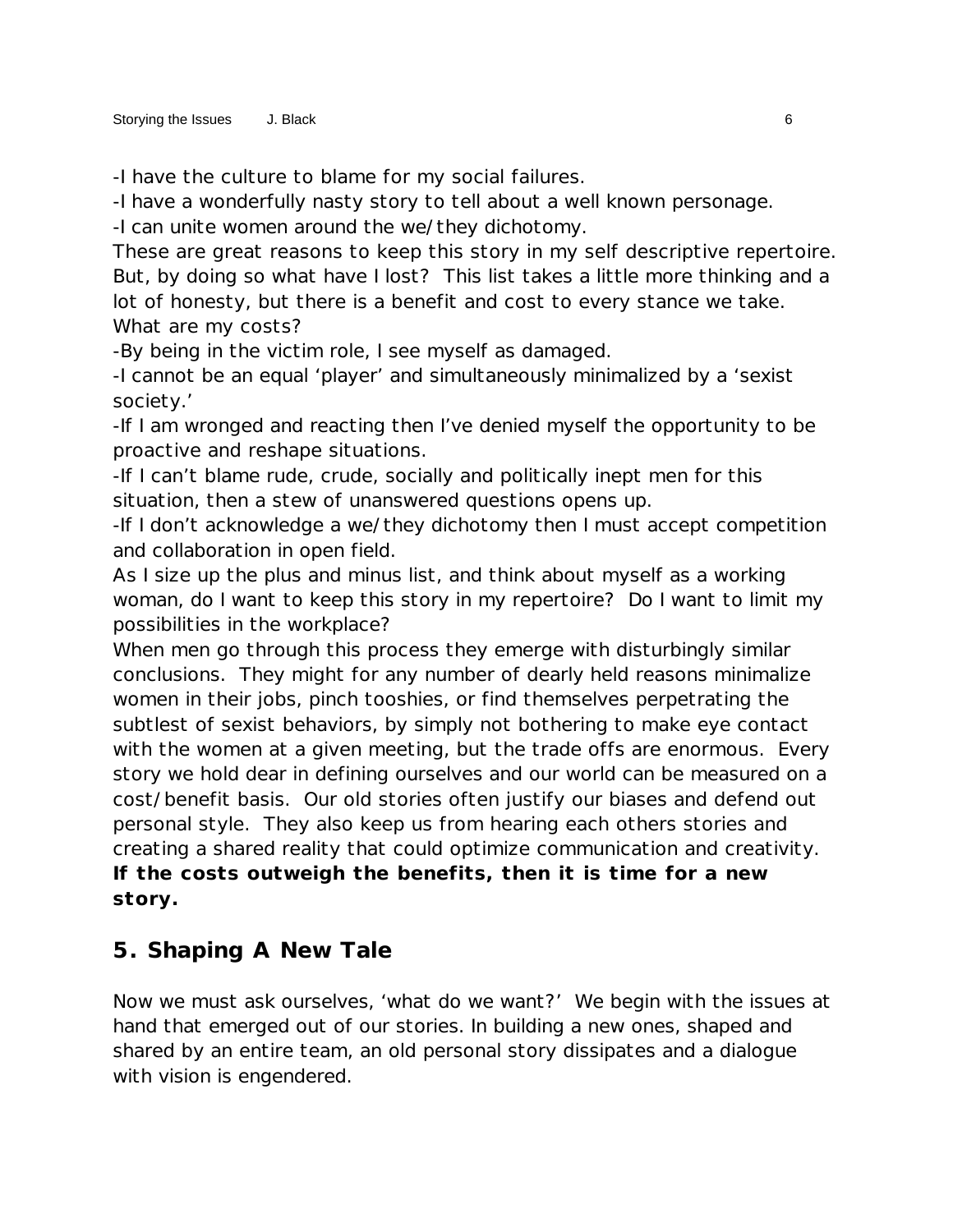Had my radio host, on that fateful day, and I engaged in this process, a number of things would have happened. I would have heard his story. We probably would have laughed about missed cues, protocol, 'pre existing conditions' and many other things. Most importantly we would paint a picture of what our next interview would be like:

He might offer: "I would share with you right away that you weren't my choice for this slot. The producer insisted."

I would build on it: "I would thank you for your honesty, and then tell you all the wonderful things I have to offer."

On we would go. Whether we ever met again is insignificant. What we did was to dispel our personal biases and create a shared reality, one much more pleasant to live in than either of our individual worlds.

Mr. Wothrop and Ms Howard would have the opportunity to create "The Perfect Morning."

"Maybe because I do remind you of your daughter, I really need to know that you see me as a competent adult."

"How would you like me to express that?"

"Could you call me Ms Howard?"

"Sure. Let's start our new story there, with me coming into the office and greeting you: 'Good morning Ms Howard.'"

"Good morning Mr. Wothrop. The letter you wanted is on your desk. Ms Barlow would like to see you when you have a minute, and your daughter Kate called. (with a grin) We had a lot to talk about."

Our work, our beings, our lives are intertwined. Far away from the cold, isolating model of having one narrow persona in the work place, *storying the issue*, helps us to understand, integrate and create anew from who we are.

What might the work place be like if during the natural passing of a year people took time to share their experiences, their vantage point, in a very personal, non threatening way that enabled others to identify with both them and their concerns? If everyone's story is their own truth, what happens when we listen to and hear each others? Is it possible that we move from a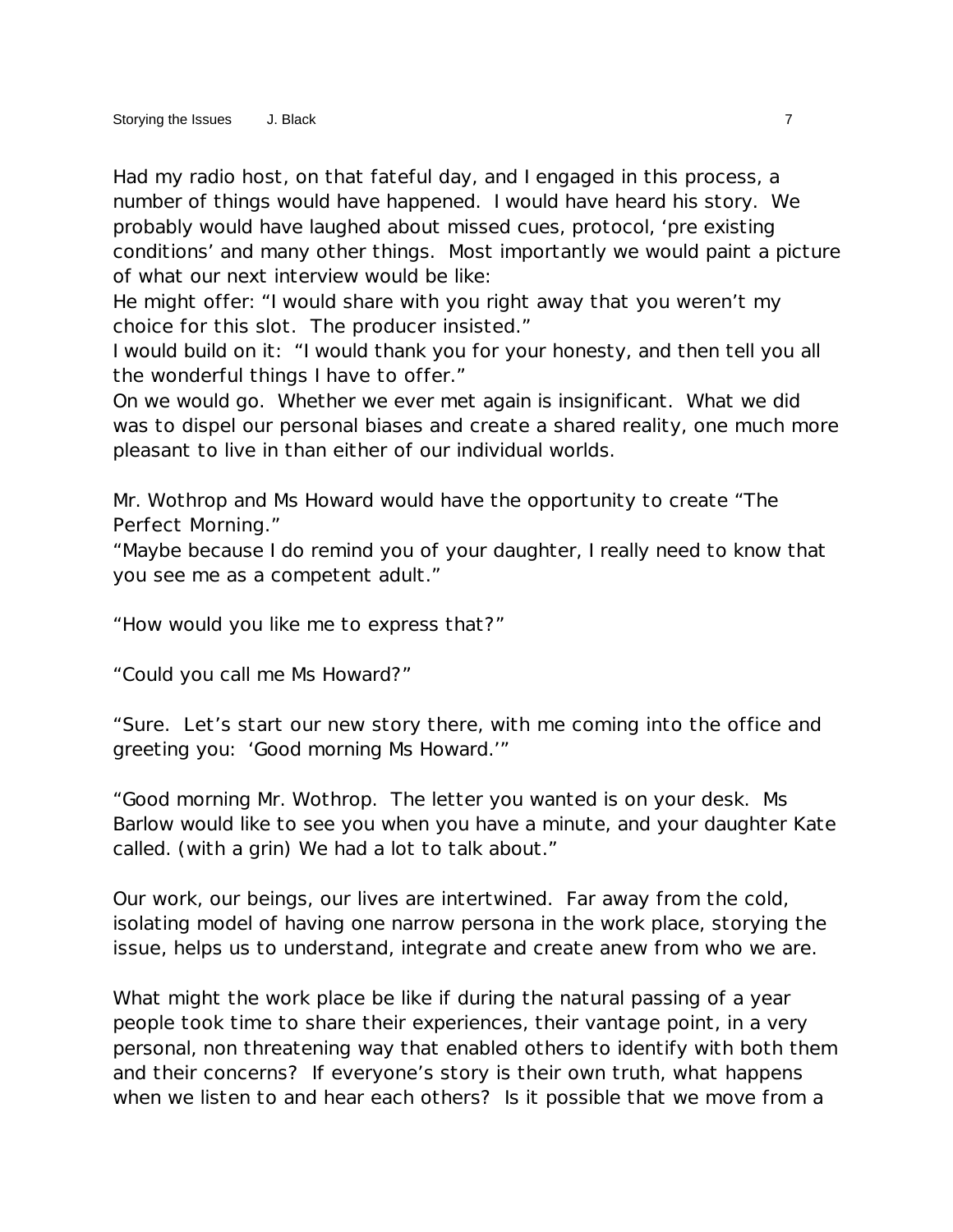well honed internal script towards an interchange that dispels old fears and reactions and offers a clean pallet to create the relationships we desire. We would not only avoid the hostile and costly litigenous situation we are now in, but would also be creating new lines of communications that would imbue our workplace life with energy, creativity, and constant possibilities. We would be be breathing new life into our lives.

> Judith Black and her husband Michael Elkin lead trainings in *Storying the Issues* for buisness and educational instituions throughout the country. Judith is a full time storyteller and educator. A faculty member for Leslie College's Arts Institute, Judith's work has been featured on stages as diverse The National Storytelling Festival, the Montreal Comedy, and Jerusalem's Hebrew University. Michael is a family therapist. He was declared a founder by the American Assoc. of Marriage and Family Therapists, conducts a thrieving practice in New England as the director of The Center for Collaborative Solutions and is author of *Families Under the Influence*.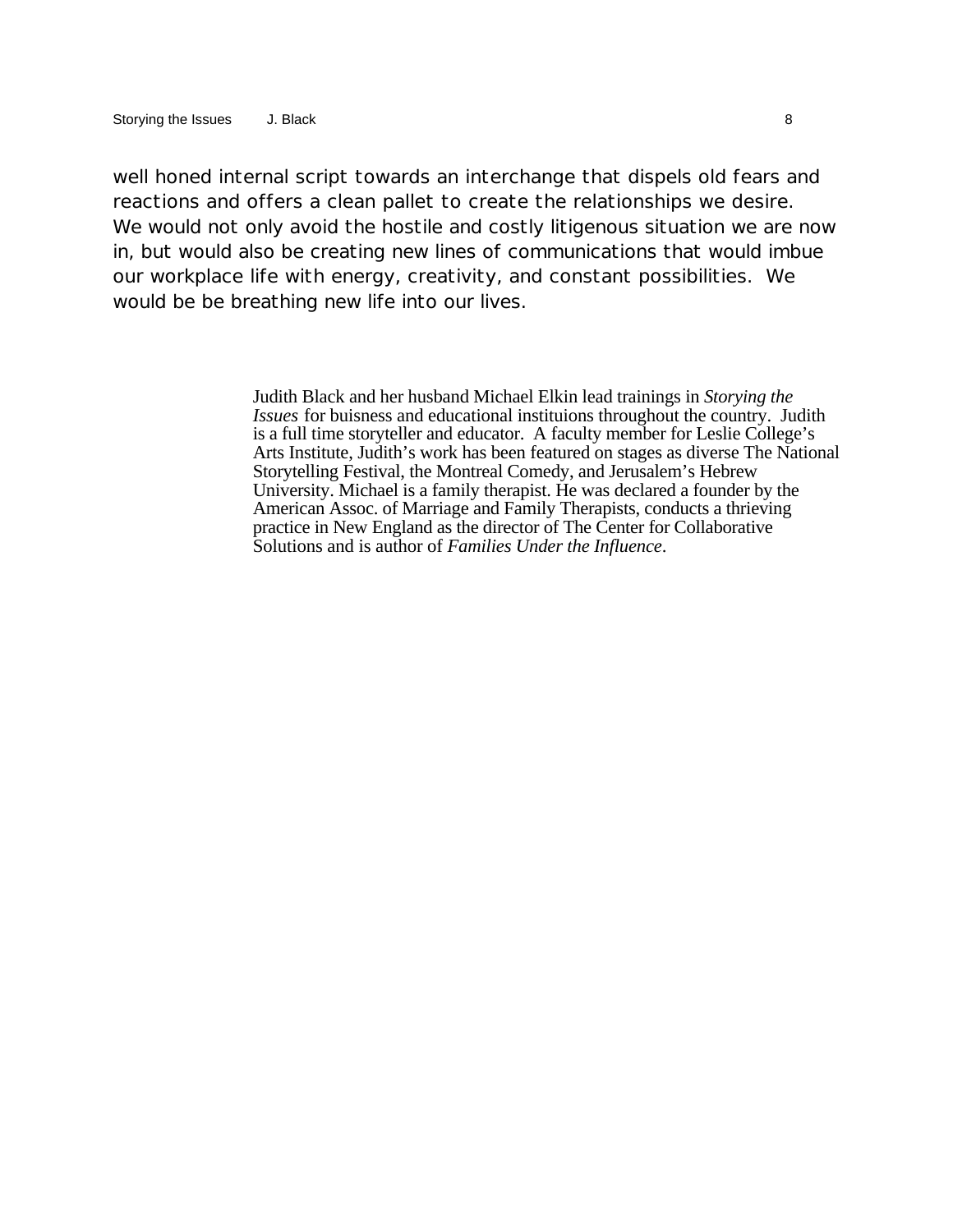"Why didn't you include me in the discussion?"

Chances are he would laugh and say I was overly sensitive, possibly a bit paranoid, that he had. Ask any woman who works in a predominantly male environment what she considers the most appalling form of sexual harassment and her answers will probably include these:

 Women want to be honored for what they bring to any work or learning setting, and treated as equals in that place. The greatest form of sexual harassment is the subtlest and most difficult to quantify. It's attitudinal, and often so deeply embedded that it is played out without the overt consent of the practioner.

Now, we can spend centuries delving into each other's psyches, and still not emerge into a more functional world. Our job is not analysis, but a recognition of what has been going on for each party, and the creation of a new, shared story. It is at this point we move on from what we have perceived, from our personal stories. to what we want. The question is proffered: What are our goals here, and how are those best achieved?

We can only imagine what might of resulted from this process had it been practiced in the law firm where Clarence Thomas and Anita Hill worked side by side. Had each of them been given the structure and freedom to tell their stories any number of things might of resulted. Since we are all the heroes of our own story, it infrequently happens that one party throws up their hands and cries out "Ach I was an insensitive, sexist, dog. Please teach me how to behave in an honorable fashion." Equally unlikely would be "Ach, I was a paranoid, insecure, nut. All this time you were just being friendly and trying to help me feel at home. Please teach me how to ease up and joke." More likely is the establishment of a window into each other's worlds.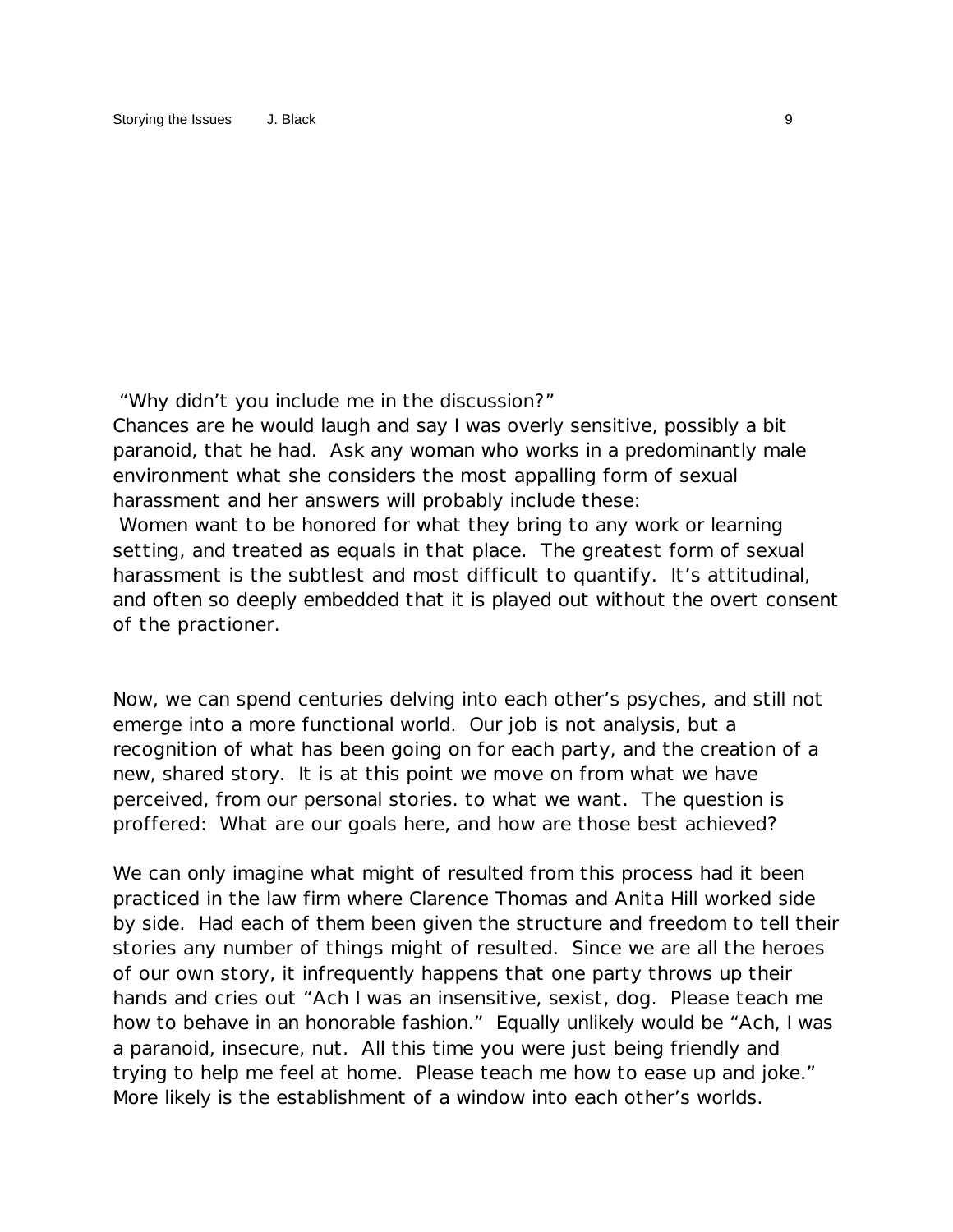"So you really felt threatened when I talked about the pubic hair in the Coke bottle?"

"So, you really didn't think a thing about that conversation. It was so meaningless to you, you don't even remember it."

 Margaret is in HR for a fortune 500 company. When it became her job to negotiate contracts with the companies largest labor union she was equal to the task. Labor law had been her specialty in law school, and after a number of years working her way through the ranks, she had a good understanding of each constituencies needs and positions. The day after she negotiated her first major contract, her supervisor brought her a bouquet of flowers. She was floored. Is that what he did for the man who preceded her in the position? When asked he said he was pleased and surprised at how well she was able to do her job. She was the first woman in the companies history to have this task. He felt a little hurt that she didn't accept his offering with demure thanks. She would have preferred a bonus.

 Clarence Thomas is a highly educated man who is very sensitive to legal and illegal behaviors. Margaret's boss never for a second thought he was being inappropriate, or sexist. He was. All three of these men were behaving badly, and none of them purposefully. The only stories they ever heard about gender equity, shared in a non threatening environment, were their own. Without being the object of derision they each needed to hear the women's stories in a way that would allow them to identify with the tellers.

My husband, Michael Elkin (Family Therapist and author of Families Under the Influence) and I enter these settings and introduce the concept of 'storying out the solution.' Initially people get in touch with their story, often as an old complaint by this point in their lives.

"He tells me sexual jokes. Sexual jokes! I am never taken seriously here, plus I don't know if he expects 'more' from me." "The work place needs to be broader, looser. If we can't talk like three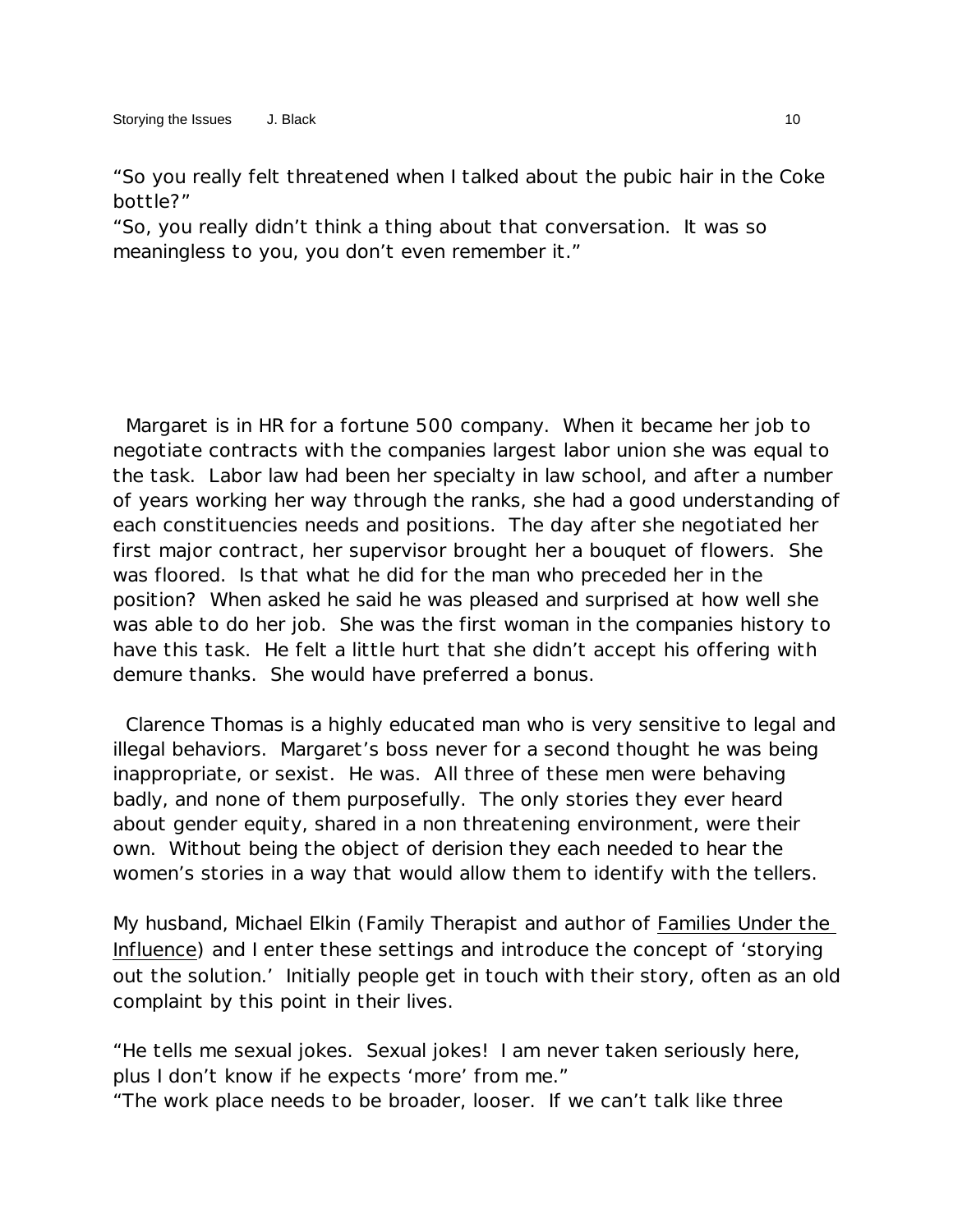dimensional people, then we are doomed."

"I am never given equal standing with my male counterparts. I was on this talk show and........."

"I didn't want her on the show. I wanted him and the sponsoring organization insisted I take her too. She was so pushy..."

"Flowers! My boss has no idea how to interact with me, so he gives me flowers when I close a big contract. The last time I asked for back up in a situation..........."

"Who could have guessed that one of the girls would have been able to cut a contract so quickly?. Are we doing golf on Saturday?"

 This is both the most subtle and serious form of gender inequity.Gender inequity emerges from three sources. The first and most subtle and serious is out of a deep fiber embedded in the bulwark of our society, sexism. Women have been frozen out of positions of political and economic power for centuries. Men's fears of dealing with women as equals often emerges as sexist behavior.

The second is simple sexuality. The male and female of the species hunt one another (or each other) out for sexual fulfillment. What is often considered 'sexual harassment' is a form of sexual play that precedes courtship. Animals sniff, we play. Sometimes it becomes inappropriate. The third is simply the results of a brain turning to shit. When one human being feels so insecure or has been so psychically injured that they must belittle another through their sexuality, then they need lots of therapy and a year long session with Miss Manners. Storytelling, listening, and hearing, can help in all three of these situations.

We then ask people to fictionalize their story. That is they change the names and often the species(never the sex) of the main characters, but maintain all the facts as they perceive them. They recreate the environment or culture in another time and place and retell the story as if it happened to someone else.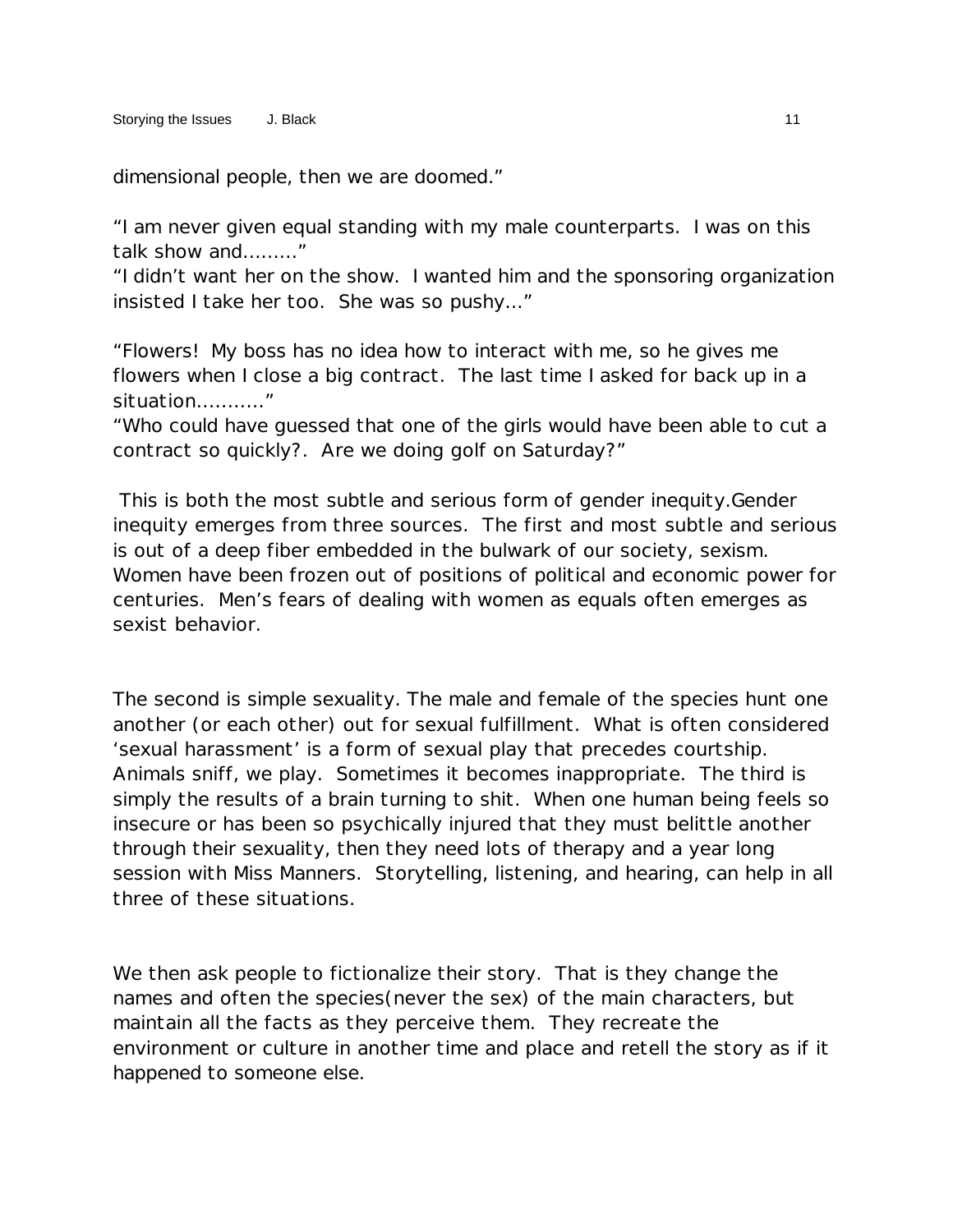"In the high court of the Lord Percival, his head minister kept his own cabinet. This cabinet did all the work the Lord assigned to head minister. If the work was done well, the minister received praised and gifts that filtered down to the cabinet. If the work was inaccurate, shoddy, unimaginative, the minister would blame his cabinet and behead the person whose fault he perceived it was. Being a member of the cabinet was not an easy job. A young, bright, energetic, ambitious woman worked in the cabinet. Her name was Cleopatra. At the risk of her head she hoped to work hard and gain the attention of Lord Percival. Now, the head minister was a proud and haughty man who honored himself for choosing well his cabinet. he particularly liked Cleopatra, for not only did she have good ideas that he could claim were his own, she was a pleasure to look at. Young and comely he liked the way she made him feel, and would take time to socialize with her trying hard to recall tid bits from the court that she might find amusing so she would laugh and he could enjoy her ample bosom giggling with glee.

I teach for a college whose specialty is education and whose student body is represented primarily by women. Into a class walks a young man. Not any young man mind you, but a young man of muscled arm and small waste. A young man who exudes a physical vitality through his clear green eyes and smooth complexion, and vibrancy. A young man who......yes, had our attention. When he spoke we listened. When he participated in the physical exercises we watched them a little more closely. When the material we were discussing moved into the area of sexuality we had a heightened sense of his presence. We are only human, we poor females, and a work of true art among the clay pots will get attention. Frankly if these juices that are raised ever become forbidden moisture, we should all hang it up and retire to southern Florida. An attraction, an energy, a primordial jolt is the stuff we are made of. What we do after acknowledging that jolt is what separates from the animal kingdom and maintains us in the realm of a healthy, equitable, work setting. I will proudly say that no one in my class of 20 graduate students made a comment to the young man about his physical appearance or the effect it had upon them. No one suggested that he engage in an after class activity with them based upon his looks. No one touched him inappropriately. No one weighted his opinion with greater or lesser regard because of his appearance. This is not to say we didn't want to. In so much as we did not, we allowed the head to reign our older instincts